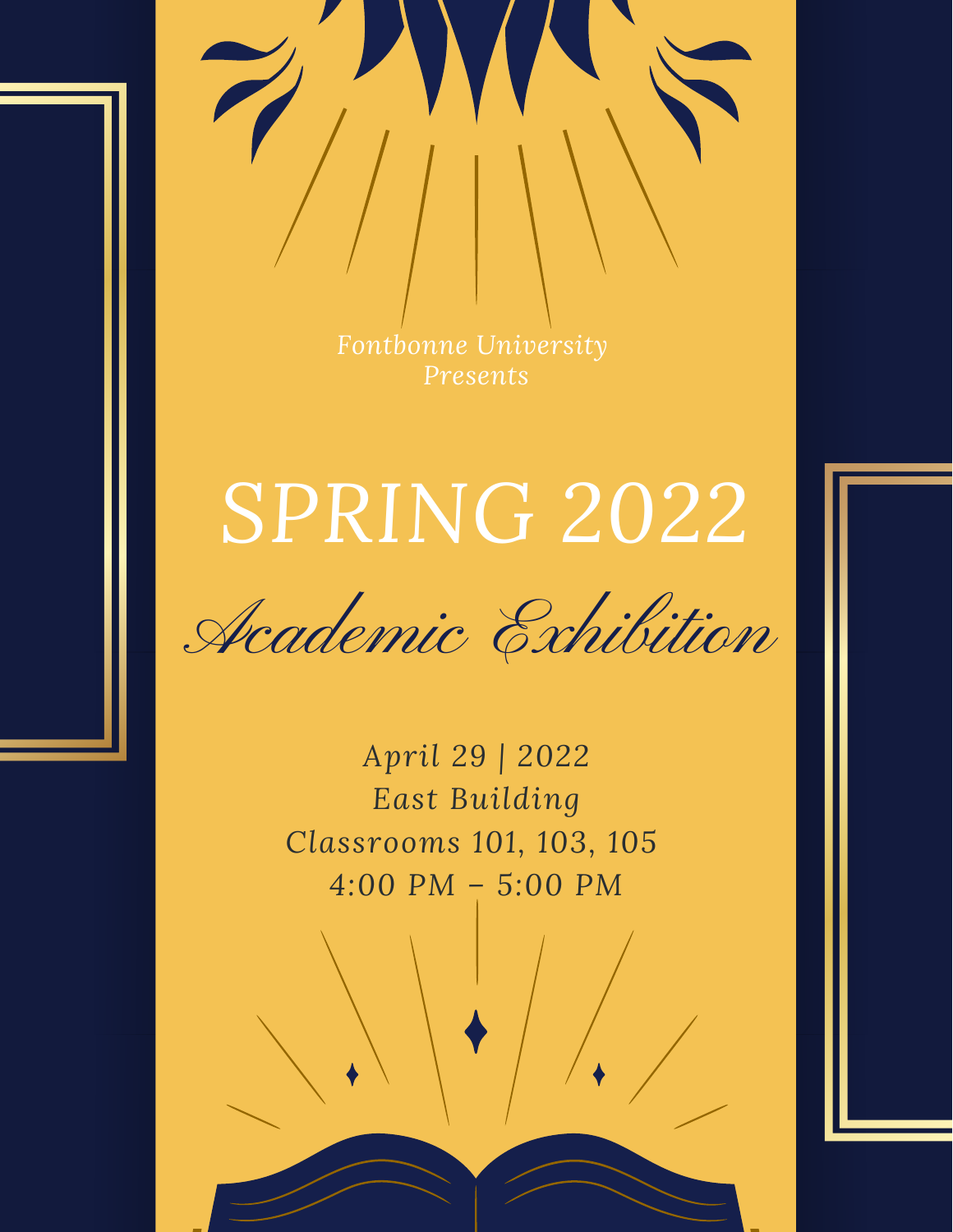## Poster Presentations

#### **Biology**

"Unit 731: Sadism in the Name of 'Science'," Maya Gravagna, Biology with minors in Chemistry & One Health

"Dr. Leo Stanley's San Quentin Experiments," Adrienne Unger, Biology with minors in Chemistry & One Health

#### **Education**

"Walking the Walk: Culturally Responsive Practices in Augmentative Alternative Communication," Aaron Doubet, Education. Ed.D.

"Trauma and Teacher Perceptions of Maladaptive Classroom Behavior: An Action Research Pilot Study," Keona Griffin, Education, Ed.D.

"Parental Efficacy and Barriers to Learning in Early Intervention," Melissa Jensen, Education. Ed.D.

### **Speech-Language Pathology** "Behavior Management in the Therapy Room," Karina Alvarado, Grad, Speech-Language Pathology

"Effectiveness of the Montessori Method for Dementia Patients," Breanna Baker, Grad, Speech-Language Pathology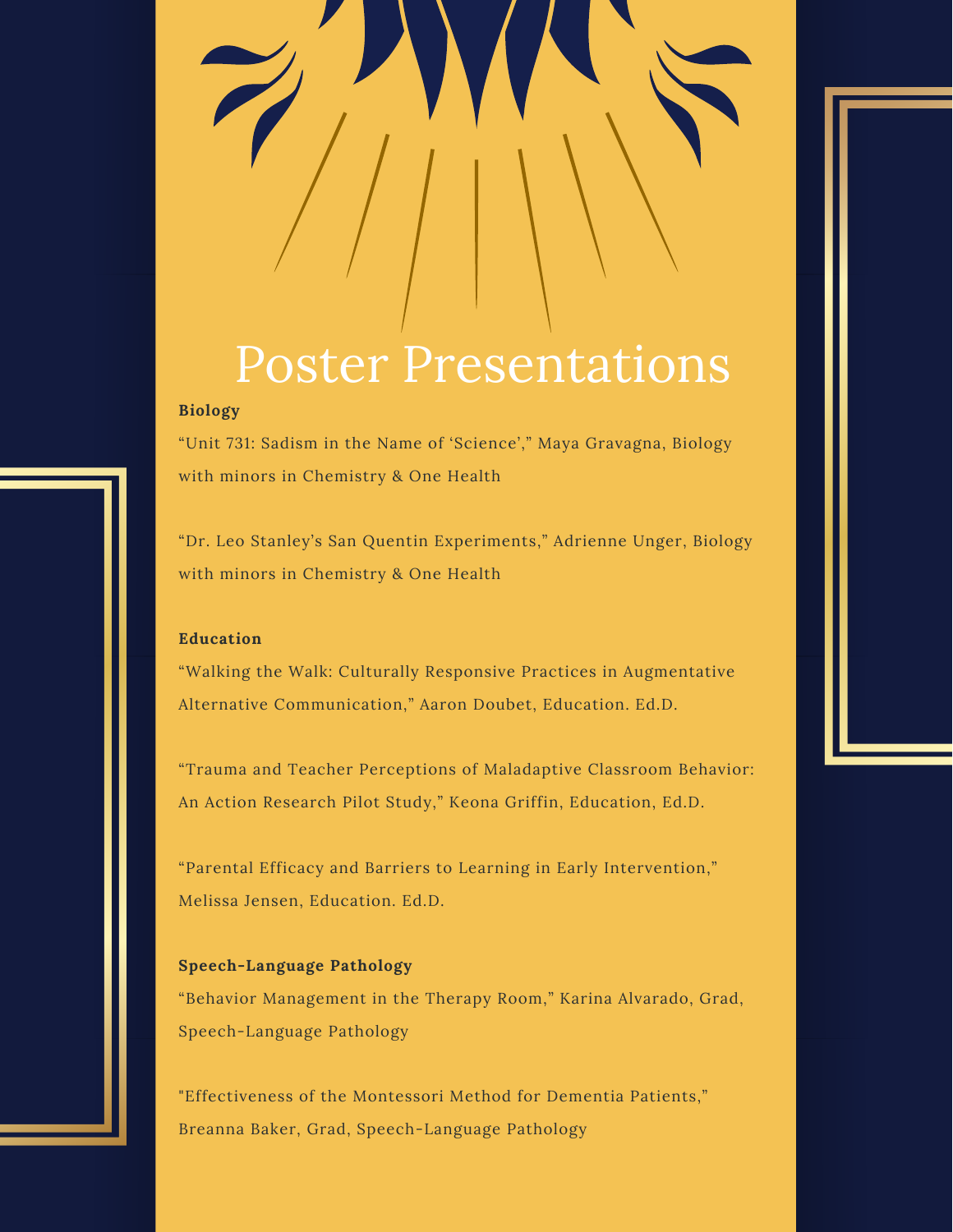### Poster Presentations

*"Creative Arts Therapy for Individuals with Cognitive-Communication Disorders," Julianne Cadieux, Grad, Speech-Language Pathology*

*"Psychological Challenges of People with Aphasia," Jordan Hecht, Grad, Speech-Language Pathology*

*"The Use of Aided Language with AAC," Caroline Husmann, Grad, Speech-Language Pathology*

*"Familial Response to Augmentative Alternative Communication in Culturally and Linguistically Diverse Communities," Amy Ingold, Grad, Speech-Language Pathology*

*"The Impact of Family Environmental Factors on the Linguistic Success of Children with Cochlear Implants," Olivia Joseph, Grad, Speech-Language Pathology*

*"Cochlear Implants, Psychopathology, and Psychosocial Functioning," Aleeza Katz, Grad, Speech-Language Pathology*

*"What is Known About the Treatment Methods of Bilingual Aphasia?," Alexis LaRose, Grad, Speech-Language Pathology*